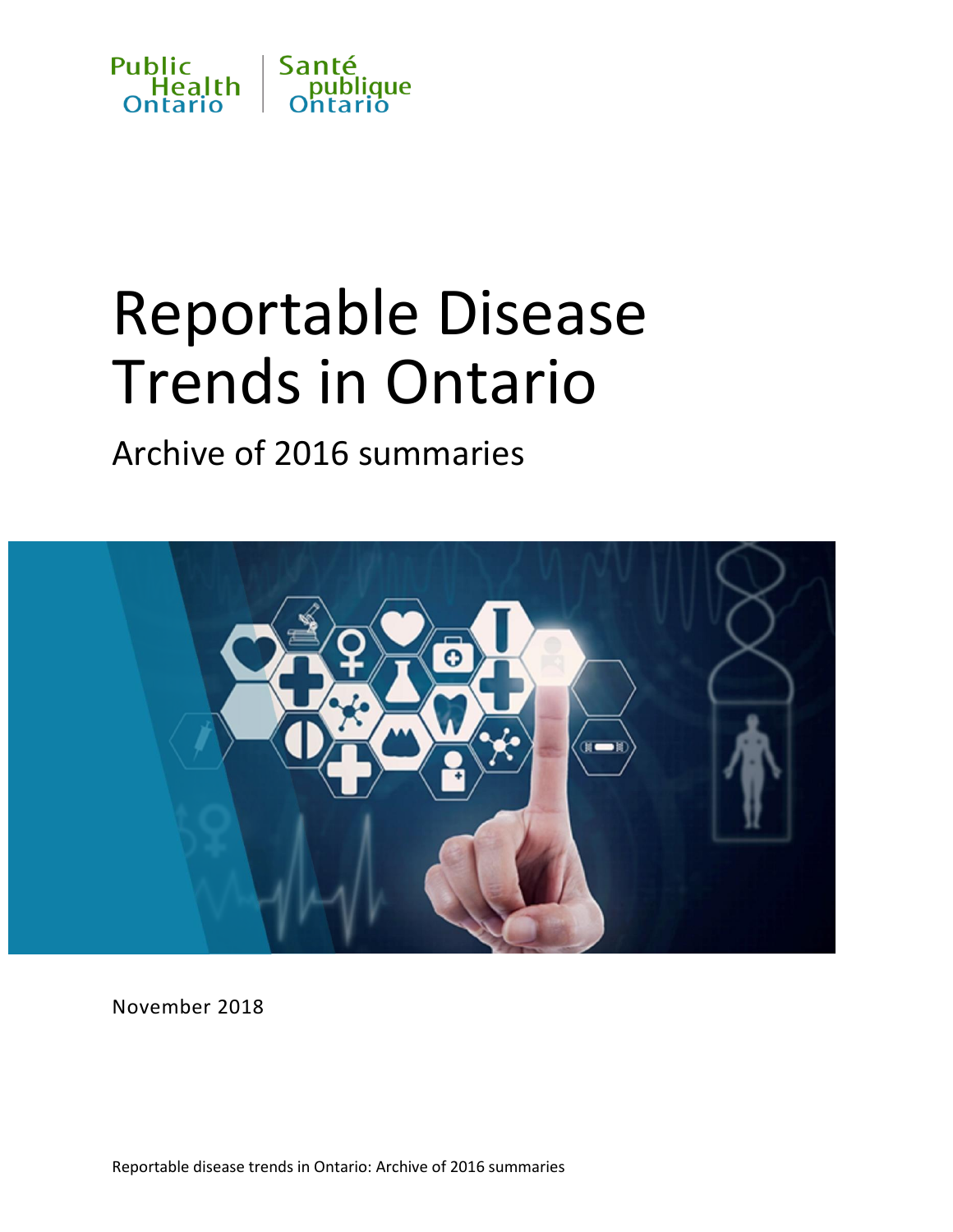

# Public Health Ontario

Public Health Ontario is a Crown corporation dedicated to protecting and promoting the health of all Ontarians and reducing inequities in health. Public Health Ontario links public health practitioners, frontline health workers and researchers to the best scientific intelligence and knowledge from around the world.

Public Health Ontario provides expert scientific and technical support to government, local public health units and health care providers relating to the following:

- communicable and infectious diseases
- infection prevention and control
- environmental and occupational health
- emergency preparedness
- health promotion, chronic disease and injury prevention
- public health laboratory services

Public Health Ontario's work also includes surveillance, epidemiology, research, professional development and knowledge services. For more information, visit [publichealthontario.ca.](http://www.publichealthontario.ca/)

#### **How to cite this document:**

Ontario Agency for Health Protection and Promotion (Public Health Ontario). Reportable disease trends in Ontario: Archive of 2016 disease summaries. Toronto. Ontario; 2018.

©Queen's Printer for Ontario, 2018

Public Health Ontario acknowledges the financial support of the Ontario Government.

### Disclaimer

This document was developed by Public Health Ontario (PHO). PHO provides scientific and technical advice to Ontario's government, public health organizations and health care providers. PHO's work is guided by the current best available evidence at the time of publication.

The application and use of this document is the responsibility of the user. PHO assumes no liability resulting from any such application or use.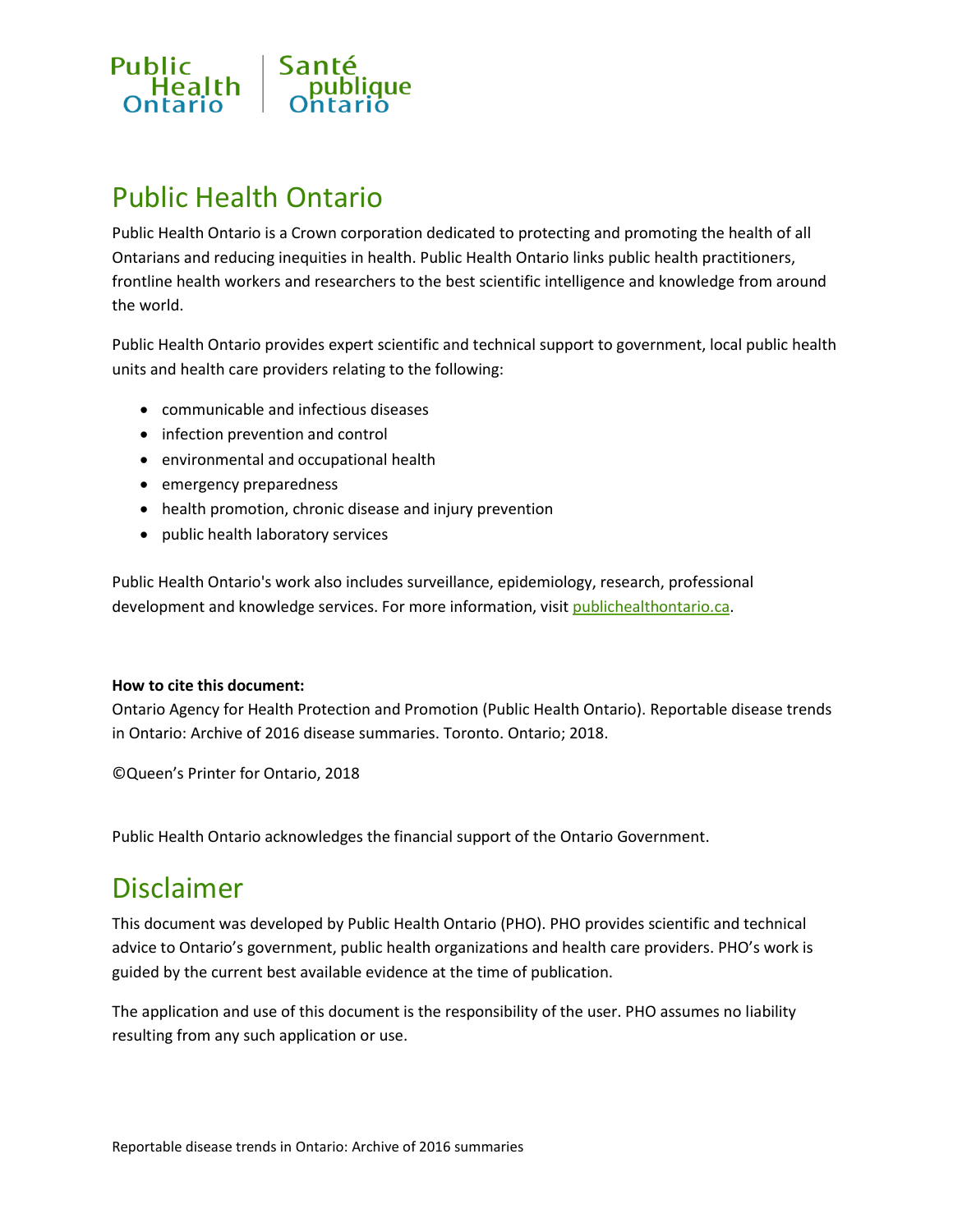This document may be reproduced without permission for non-commercial purposes only and provided that appropriate credit is given to PHO. No changes and/or modifications may be made to this document without express written permission from PHO.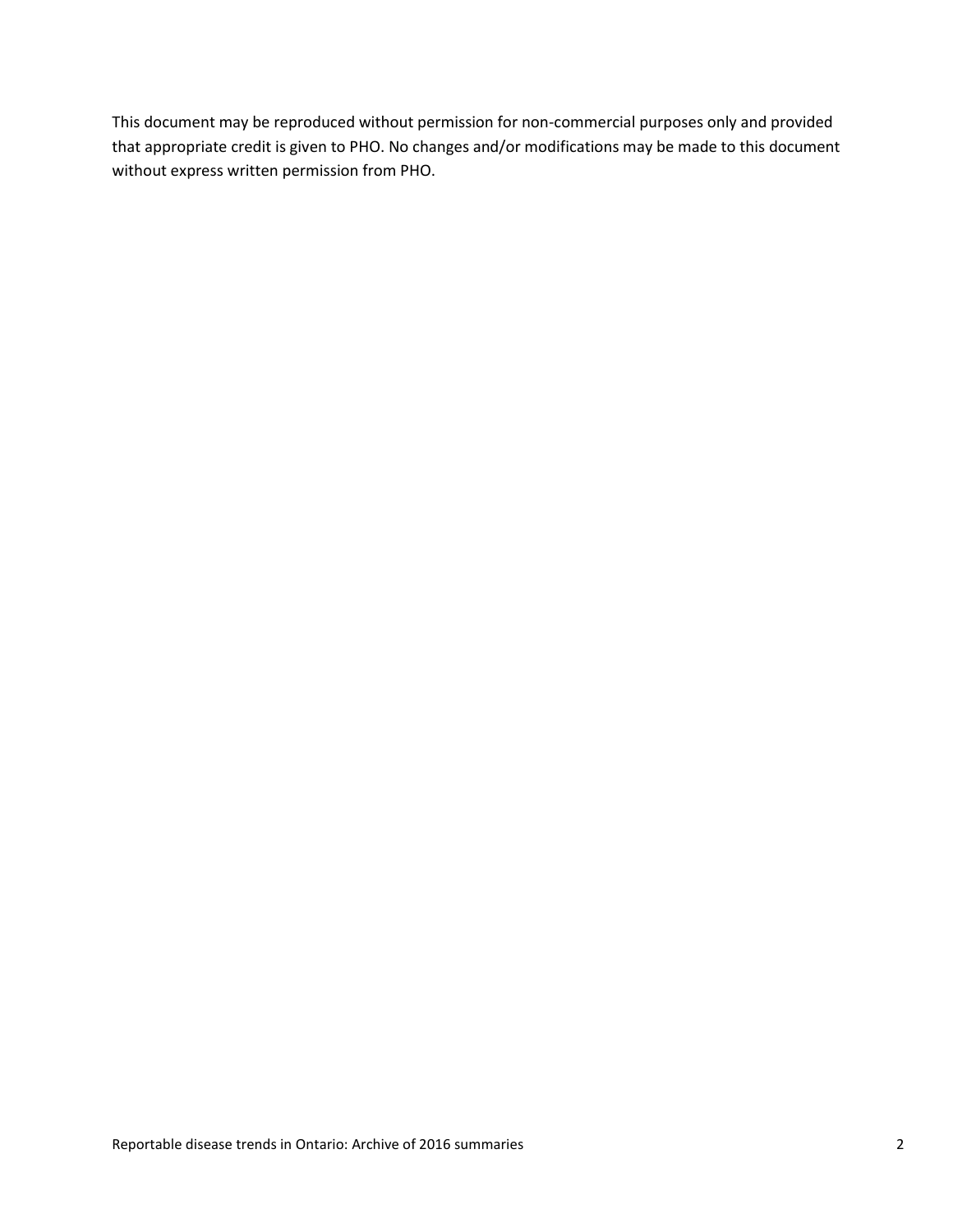# **Contents**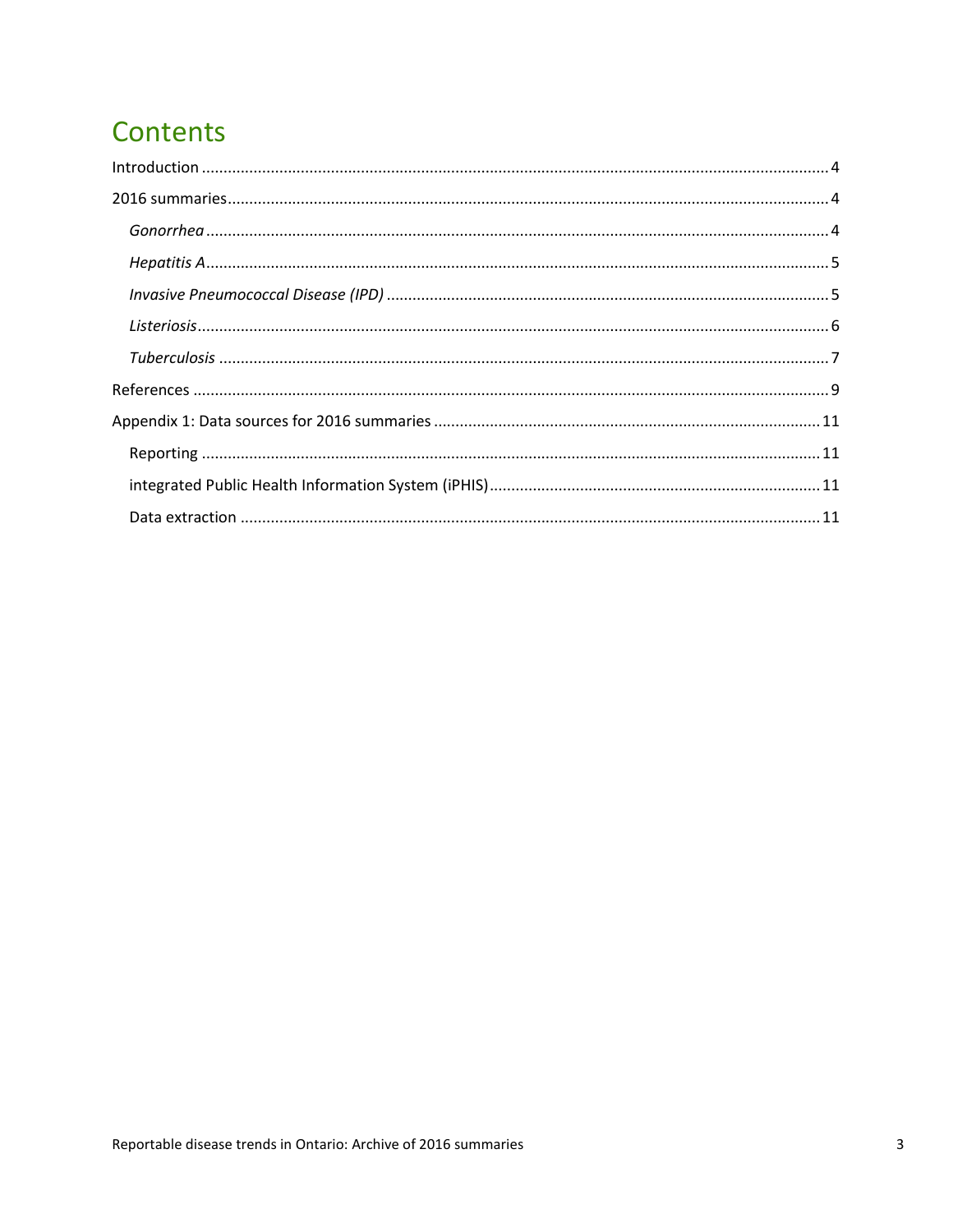# <span id="page-4-0"></span>Introduction

This document includes a selection of the disease summaries that were previously available in the 2016 Reportable Disease Trends in Ontario tool. These summaries focus on 2016 data and prior years for five reportable diseases (Gonorrhea, Hepatitis A, Invasive Pneumococcal Disease (IPD), Listeriosis and Tuberculosis). Public Health Ontario (PHO) has not updated the 2016 summaries to reflect the data currently available in the Reportable Disease Trends in Ontario tool, which is updated annually. Therefore, the information presented in the 2016 summaries may not match the data presented in the current version of the Reportable Disease Trends in Ontario tool. For information on the data sources and data extraction dates related to the 2016 summaries, please refer t[o Appendix 1.](#page-11-0) For additional information about the data and methods, including case definitions, classifications and data management, please refer to the Reportable [disease trends in Ontario, 2017: Technical notes.](https://www.pho-dev.ca/en/DataAndAnalytics/Documents/interactiveData/RDTO/RDTO%202017%20Technical%20Notes_FINAL.pdf)

# <span id="page-4-1"></span>2016 summaries

### <span id="page-4-2"></span>*Gonorrhea*

Gonorrhea is a bacterial sexually transmitted infection caused by Neisseria gonorrhoeae and can be transmitted from person to person through anal, vaginal and oral sex, and from mother to child during birth.

#### **Trends**

Rates of gonorrhea, the second most commonly reported sexually transmitted infection in Ontario, have increased by 83.3% since 2005. In 2016, 6,780 cases of gonorrhea were reported in Ontario (48.6 cases per 100,000 population) compared to 3,325 cases (26.5 cases per 100,000 population) in 2005. A 12.8% increase in incidence rate was observed in 2016 in comparison to 2015 (48.6 cases and 43.1 cases per 100,000, respectively).

Among the 6,780 reported gonorrhea cases in 2016, 65.9% of cases were male and 33.9% were female. Males had higher rates of gonorrhea than females in 2016 and in every previous year. In 2016, the highest incidence rate of gonorrhea occurred in those 20 to 24 years of age (176.0 cases per 100,000 population). In recent years, the age group experiencing the highest rates of gonorrhea shifted to older ages in both females and males. Among males in 2016, the incidence rate was highest in those 25 to 29 years of age, while the highest incidence rate in 2005 was in those 20 to 24 years of age. Among females in 2016, the incidence rate was highest in those 20 to 24 years of age representing a 50.8% increase in that group since 2005. This differs from 2005 when females 15 to 19 years of age had the highest incidence rate but this group only experienced a 0.1% change over the same time period.

Northwestern Health Unit, Toronto Public Health and Algoma District Health Unit had the highest rates of gonorrhea in 2016 (120.6, 101.0 and 82.9 cases per 100,000 population respectively). Between 2005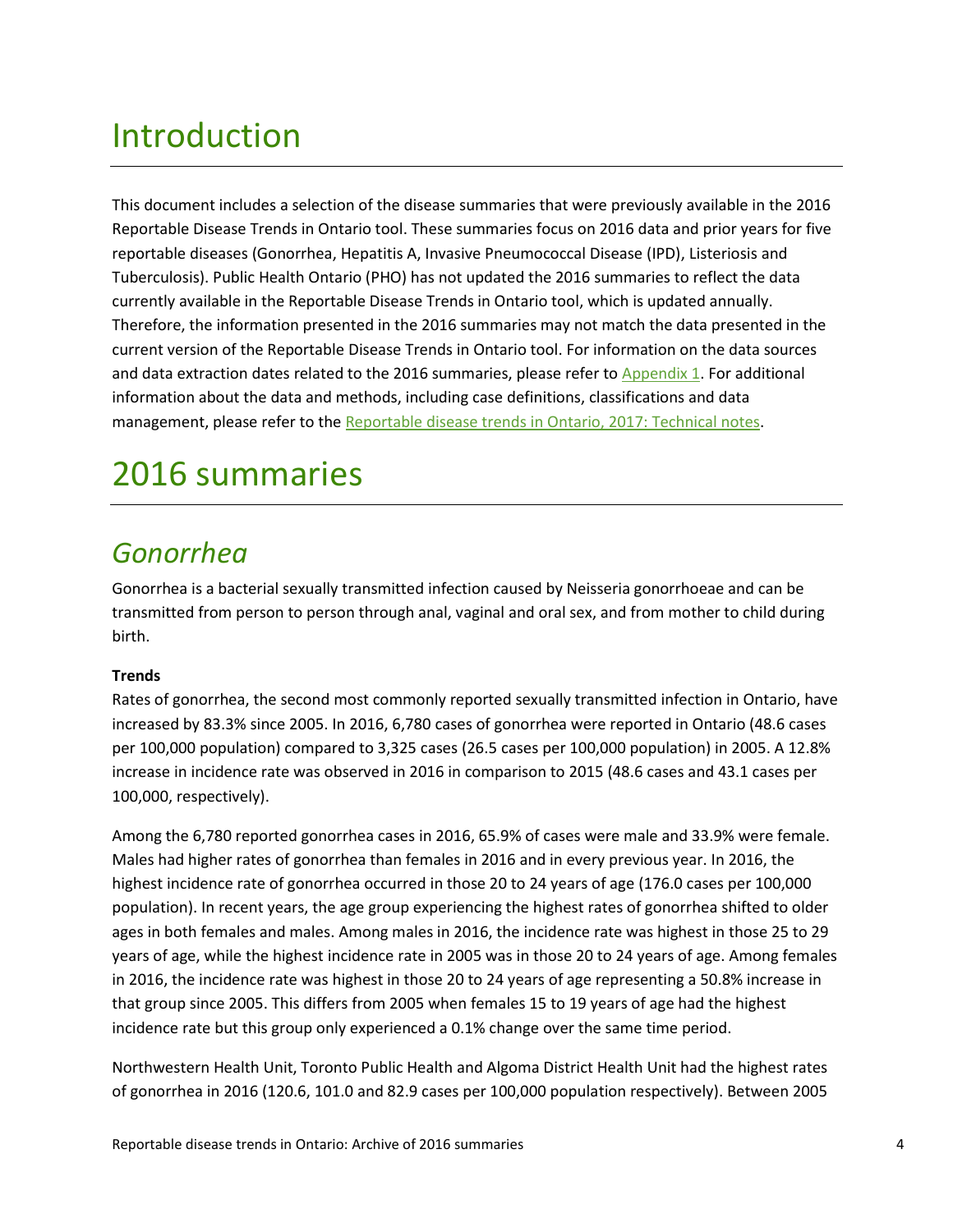and 2016, 32 public health units experienced an increase in rates of gonorrhea, and 24 of 36 experienced an increase in 2016 compared to 2015.

### <span id="page-5-0"></span>*Hepatitis A*

#### **Notable trends**

Hepatitis A is a liver disease caused by the hepatitis A virus. It is spread through ingestion of contaminated food and water or through contact with an infectious person. As hepatitis A is not endemic in Canada, a large proportion of cases in Ontario are travel-related. The highest incidence rates of hepatitis A are typically observed among older children and young adults. Lower rates are often observed among children under 5 years of age as children in this age group are often asymptomatic which may lead to under detection and under-reporting of cases.

Hepatitis A can be prevented through vaccination. In Ontario, hepatitis A vaccination is publicly funded for persons with chronic liver disease (including those with hepatitis B and C), persons who use intravenous drugs, and men who have sex with men. The number of hepatitis A cases in Ontario declined from an average of approximately 160 cases per year from 2005 to 2007 to less than 100 cases per year from 2013 to 2016. The reason for the decline is unknown.

#### **Outbreaks**

In 2016, Public Health Ontario (PHO), in collaboration with local, provincial and federal public health and food safety partners, investigated an outbreak of hepatitis A. While the outbreak was ultimately national in scope, with cases reported in three provinces, it was detected by an Ontario public health unit. A total of 25 outbreak-confirmed cases were identified nationally, of which 19 were from Ontario. Ninety-two percent of the 25 outbreak-confirmed cases reported consuming the same frozen berry blend purchased from various locations of a single retailer. Three frozen berry blend related samples tested positive for the hepatitis A virus, including imported blackberries, which were an ingredient in the berry blend. The investigation led to a Food Recall Warning for the implicated frozen berry product. Hepatitis A post-exposure prophylaxis was offered by Ontario public health units and the retailer involved in the recall to those who ate the implicated product in the preceding 14 days.

### <span id="page-5-1"></span>*Invasive Pneumococcal Disease (IPD)*

#### **Background**

Invasive pneumococcal disease (IPD) is a vaccine-preventable disease that occurs when the bacterium *Streptococcus pneumoniae* invades a normally sterile site (i.e., blood). IPD is most common in young children (<5 years of age), the elderly, and people at increased risk of disease due to an underlying medical condition.<sup>1</sup> Susceptibility to IPD is also increased among smokers, persons who are homeless, those with alcoholism and illicit drug users. <sup>1</sup> There are 92 distinct serotypes (STs) of *S. pneumoniae* recognized worldwide.<sup>2</sup>

Ontario's pneumococcal immunization programs consists of pneumococcal conjugate 13-valent vaccine (PCV13) administered at 2, 4 and 12 months of age and pneumococcal polysaccharide 23-valent vaccine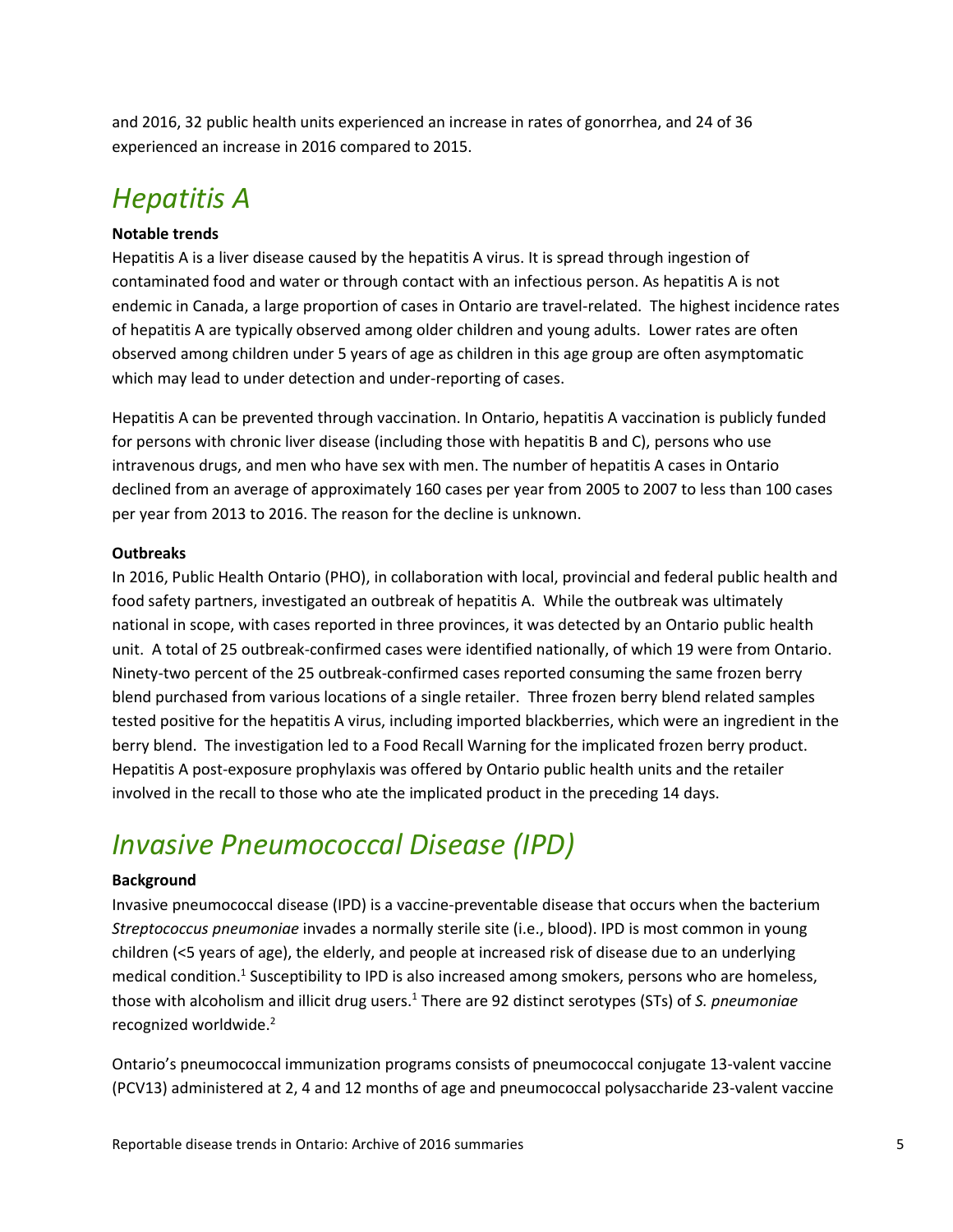(PPV23) for adults 65 years and older.<sup>3</sup> PCV13 and PPV23 are also incorporated into high-risk immunization schedules for both children and adults.<sup>3</sup>

#### **Epidemiology**

The annual incidence of IPD has remained relatively stable over time. However, there have been changes in the age-specific incidence of disease. Since 2009, IPD incidence among children under 10 years of age has decreased by approximately 50%. Among children 0-4 years, incidence decreased from 20.5 to 10.9 per 100,000 population between 2009 and 2016, while among children 5-9 years of age over the same period, incidence dropped from 10.9 to 3.0 cases per 100,000 population. IPD incidence also decreased to a lesser extent among adults aged 65 and older from 26.8 cases to 20.3 cases per 100,000 population in 2009 and 2016, respectively. These declines are likely due to several factors including direct effects of pneumococcal vaccine programs in young children, as well as herd effects related to the conjugate vaccine's impact on *S. pneumoniae* bacterial colonization.

In 2016, IPD caused by the 11 unique STs contained within the PPV23 vaccine (not contained within PCV13) were the most common (31.0%), followed by serotypes that are non-vaccine preventable (29.3%).

The majority (88.7%) of IPD cases in 2016 were hospitalized. Among hospitalized cases, adults aged 65 years older represented the highest proportion (44.0%). In 2016, there were 118 deaths for an overall case fatality ratio of 10.9%.

### <span id="page-6-0"></span>*Listeriosis*

#### **Overview**

Listeriosis is a rare but serious bacterial infection that is primarily transmitted through the ingestion of contaminated foods<sup>4</sup>. The number of listeriosis cases in Ontario has fluctuated over the last 12 years, ranging from 36 to 96 cases and averaging 57 cases each year. The number of cases reported in 2016 (96) was the highest it has been since 2008, when there were also 96 cases, some of which were related to a large outbreak<sup>5</sup>. In 2016, the increase in cases was driven by two notable outbreaks described below.

#### **Outbreaks**

In the first outbreak, Public Health Ontario (PHO) collaborated with local, provincial and federal public health and food safety partners to investigate an outbreak that was identified in December 2015. Fourteen genetically related cases, including nine cases from Ontario, were identified nation-wide. The cases had illness onsets from May 2015 to February 2016. The source of this outbreak was confirmed to be leafy greens, pre-packaged chopped salads, and salad blends and kits produced at the same processing facility in the United States (US). The US also had 19 cases that matched the outbreak strain. This investigation led to [a Food Recall Warning](http://www.inspection.gc.ca/about-the-cfia/newsroom/food-recall-warnings/complete-listing/2016-01-22c/eng/1453522915084/1453522920123) in Canada and the US of all leafy green products that were produced at this facility. This was the first listeriosis outbreak associated with leafy greens in Canada.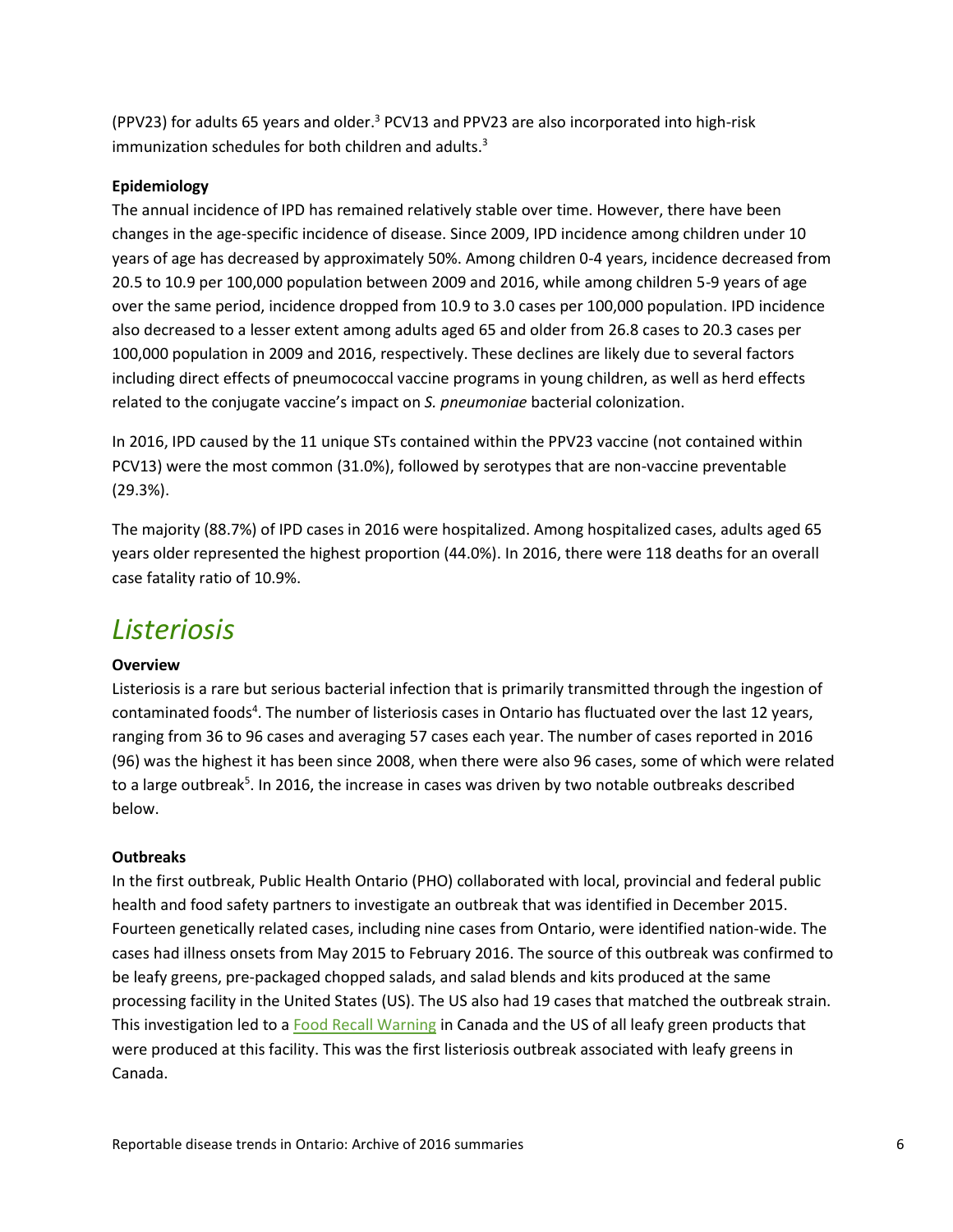Starting in January 2016, PHO began a separate investigation into a cluster of genetically related cases of listeriosis that were also identified in December 2015. Thirty-four cases of listeriosis with illness onset dates ranging from November 2015 to June 2016 were identified during this investigation. All of the cases related to this outbreak were residents of Ontario and most shopped at a common grocery store chain. After multiple rounds of interviews and testing of a variety of food products, the source was identified as pasteurized chocolate milk from a plant that solely distributed to Ontario locations, and distributed through the grocery store chain reported by the majority of cases. [A Food Recall Warning](http://www.inspection.gc.ca/about-the-cfia/newsroom/food-recall-warnings/complete-listing/2016-06-05b/eng/1465171011098/1465171013904) was issued by the Canadian Food Inspection Agency (CFIA) in June 2016<sup>6</sup>. This was the first listeriosis outbreak in Canada associated with pasteurized chocolate milk. The investigation determined that the chocolate milk was contaminated with *Listeria* following pasteurization and underscored the importance of ongoing quality assurance processes for mitigating contamination of pasteurized foods and beverages.

# <span id="page-7-0"></span>**Tuberculosis**

#### **Trends**

Tuberculosis (TB) is a bacterial infection caused by *Mycobacterium tuberculosis.* Between 2005 and 2015, the provincial incidence of TB decreased from 5.5 to 4.3 cases per 100,000 population. In 2016, a total of 635 TB cases were reported, corresponding to an incidence rate of 4.5 cases per 100,000 population. The annual incidence of TB in Ontario has been comparable to the Canadian rates reported for the last 10 years.<sup>7</sup>

In Ontario, the incidence of TB has been consistently higher among males. In 2016, males accounted for 52.9% (336/635) of the provincially-reported TB cases and had a higher incidence compared to females (4.9 vs. 4.2 cases per 100,000 population, respectively). Overall, the highest age-specific incidence rates of TB were reported among adults 70 years of age and over (10.5 cases per 100,000 population), followed by those 20 to 39 years of age (5.3 cases per 100,000 population).

In 2016, TB cases were reported in 24/36 (66.7%) of Ontario's public health units (PHUs). Toronto and Peel Region had the highest incidence rates (10.6 and 9.2 cases per 100,000 population, respectively). These two PHUs, along with York Region, accounted for over three-quarters (488/635; 76.9%) of all TB cases reported in the province.

The majority (58.0%; 368/635) of TB cases reported in 2016 were classified as pulmonary (i.e., TB of the lungs and conducting airways<sup>8</sup>). Of those with extrapulmonary sites of infection, TB of the lymph node was the most commonly reported (38.6%; 103/267), followed by TB pleurisy (17.2%; 46/267).

#### **Origin**

Canada receives, on average, just over 250,000 immigrants and refugees each year<sup>9</sup>; of these, close to half arrive from one of 30 counties deemed by the World Health Organization as having a high TB burden.<sup>9,10</sup> Individuals born outside of Canada consistently account for the vast majority of TB cases reported in Ontario. In 2016, 89.1% (566/635) of the provincially-reported TB cases reported in Ontario were foreign-born whereas only 9.8% (62/635) were Canadian-born [origin data were missing for 1.1%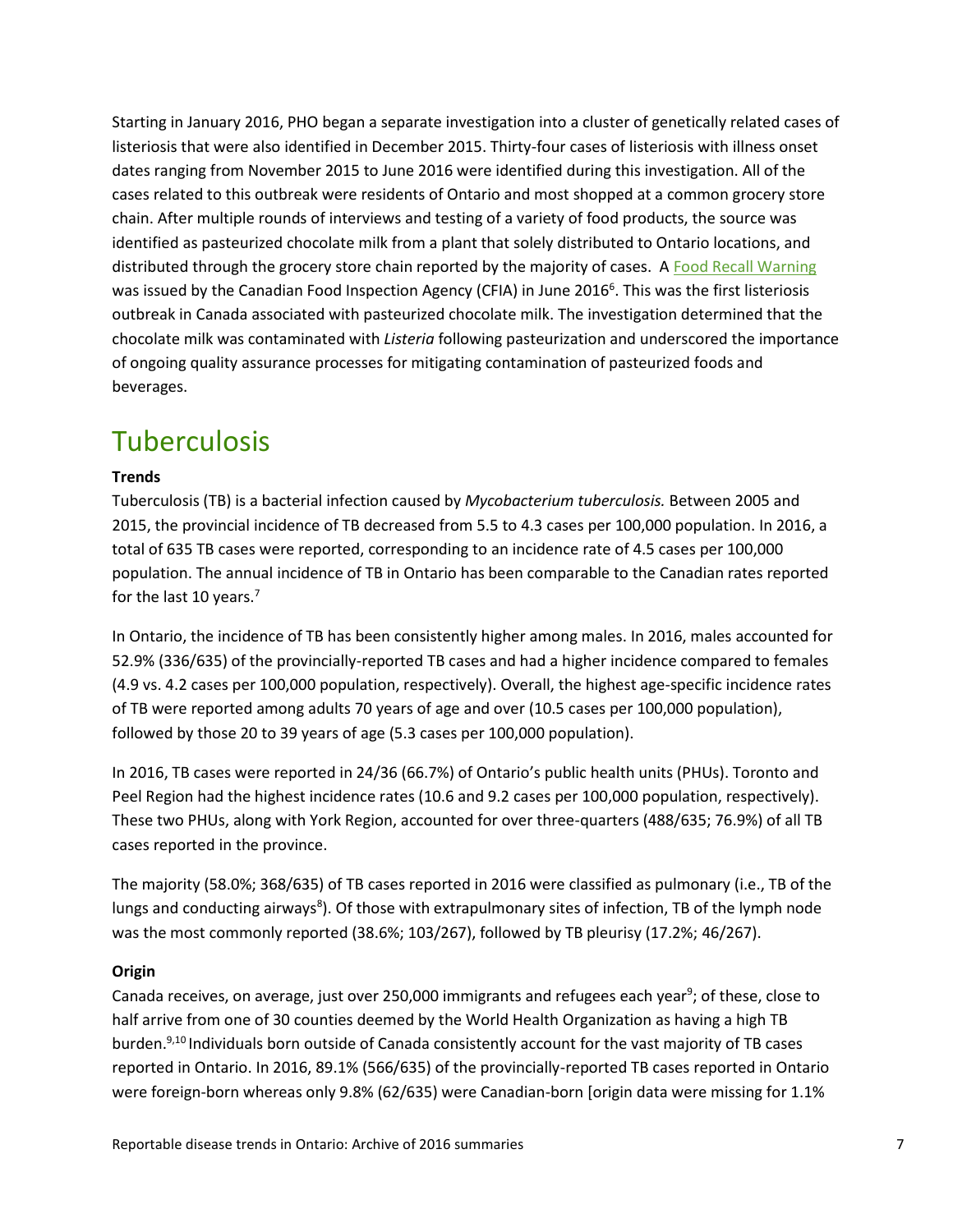(7/635) of cases]. Of those born in Canada, 14.5% (9/62) identified as Indigenous. The top five countries of origin for those born outside of Canada included India (26.1%, 148/566), the Philippines (17.8%, 101/566), China (10.2%, 58/566), Pakistan (5.3%, 30/566), and Vietnam (3.9%, 22/566).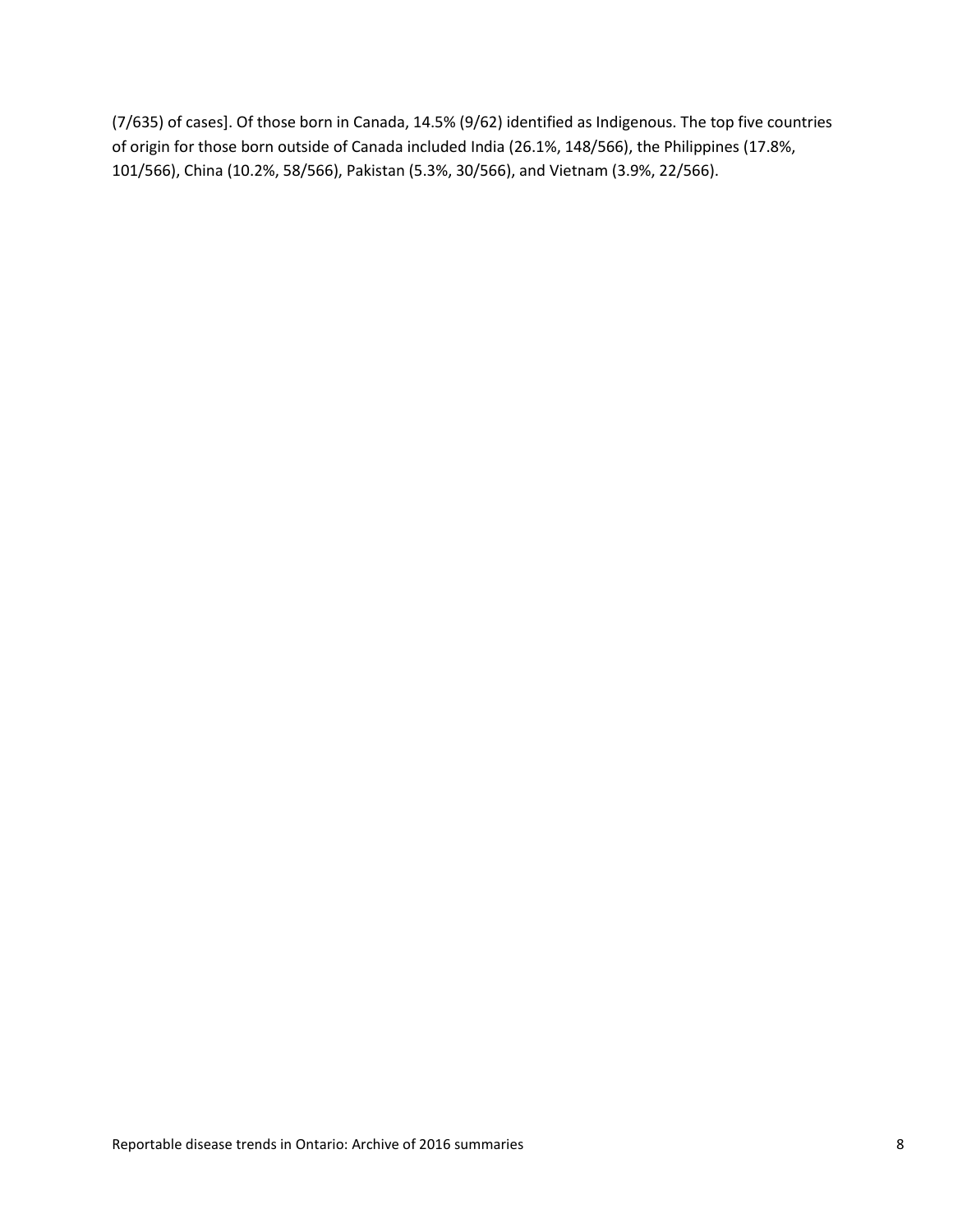# <span id="page-9-0"></span>References

- 1. National Advisory Committee on Immunization; Public Health Agency of Canada. Canadian immunization guide [Internet]. Evergreen ed. Ottawa, ON: Government of Canada; 2016 [cited 2017 Sept 1]. Part 4: active vaccines: pneumococcal vaccine. Available from: [https://www.canada.ca/en/public-health/services/publications/healthy-living/canadian](https://www.canada.ca/en/public-health/services/publications/healthy-living/canadian-immunization-guide-part-4-active-vaccines/page-16-pneumococcal-vaccine.html)[immunization-guide-part-4-active-vaccines/page-16-pneumococcal-vaccine.html](https://www.canada.ca/en/public-health/services/publications/healthy-living/canadian-immunization-guide-part-4-active-vaccines/page-16-pneumococcal-vaccine.html)
- 2. Public Health Agency of Canada. Invasive pneumococcal disease [Internet]. Ottawa, ON: Government of Canada; 2016 [cited 2017 Sept 1]. Available from: [https://www.canada.ca/en/public-health/services/immunization/vaccine-preventable](https://www.canada.ca/en/public-health/services/immunization/vaccine-preventable-diseases/invasive-pneumococcal-disease/health-professionals.html)[diseases/invasive-pneumococcal-disease/health-professionals.html](https://www.canada.ca/en/public-health/services/immunization/vaccine-preventable-diseases/invasive-pneumococcal-disease/health-professionals.html)
- 3. Ontario. Ministry of Health and Long-Term Care. Publicly funded immunization schedules for Ontario - December 2016. Toronto, ON: Queen's Printer for Ontario; 2016 [cited 2017 Sept 1]. Available from:

[http://www.health.gov.on.ca/en/pro/programs/immunization/docs/immunization\\_schedule.pd](http://www.health.gov.on.ca/en/pro/programs/immunization/docs/immunization_schedule.pdf) [f](http://www.health.gov.on.ca/en/pro/programs/immunization/docs/immunization_schedule.pdf)

- 4. Ontario Agency for Health Protection and Promotion (Public Health Ontario). Listeriosis [Internet]. Toronto, ON: Queen's Printer for Ontario; 2017 [cited 2017 Nov 3]. Available from: [http://www.publichealthontario.ca/en/BrowseByTopic/InfectiousDiseases/Pages/IDLandingPag](http://www.publichealthontario.ca/en/BrowseByTopic/InfectiousDiseases/Pages/IDLandingPages/Listeriosis.aspx) [es/Listeriosis.aspx](http://www.publichealthontario.ca/en/BrowseByTopic/InfectiousDiseases/Pages/IDLandingPages/Listeriosis.aspx)
- 5. Currie A, Farber JM, Nadon C, Sharma D, Whitfield Y, Gaulin C, et al. Multi-province listeriosis outbreak linked to contaminated deli meat consumed primarily in institutional settings, Canada. Foodborne Pathog Dis. 2015;12(8):645-52.
- 6. Canadian Food Inspection Agency. Updated food recall warning Neilson brand partly skimmed chocolate milk [Internet]. Ottawa, ON: Canadian Food Inspection Agency; 2016 [cited 2017 Nov 3]. Available from: [http://www.inspection.gc.ca/about-the-cfia/newsroom/food-recall](http://www.inspection.gc.ca/about-the-cfia/newsroom/food-recall-warnings/complete-listing/2016-06-05b/eng/1465171011098/1465171013904)[warnings/complete-listing/2016-06-05b/eng/1465171011098/1465171013904](http://www.inspection.gc.ca/about-the-cfia/newsroom/food-recall-warnings/complete-listing/2016-06-05b/eng/1465171011098/1465171013904)
- 7. Gallant V, Duvvuri V, McGuire M. Tuberculosis in Canada summary 2015. Can Commun Dis Rep. 2017; 43(3):77-82. Available from: [https://www.canada.ca/content/dam/phac](https://www.canada.ca/content/dam/phac-aspc/migration/phac-aspc/publicat/ccdr-rmtc/17vol43/dr-rm43-3-4/assets/pdf/17vol43_3_4-ar-04-eng.pdf)[aspc/migration/phac-aspc/publicat/ccdr-rmtc/17vol43/dr-rm43-3-4/assets/pdf/17vol43\\_3\\_4-ar-](https://www.canada.ca/content/dam/phac-aspc/migration/phac-aspc/publicat/ccdr-rmtc/17vol43/dr-rm43-3-4/assets/pdf/17vol43_3_4-ar-04-eng.pdf)[04-eng.pdf](https://www.canada.ca/content/dam/phac-aspc/migration/phac-aspc/publicat/ccdr-rmtc/17vol43/dr-rm43-3-4/assets/pdf/17vol43_3_4-ar-04-eng.pdf)
- 8. Public Health Agency of Canada. Canadian tuberculosis standards. 7<sup>th</sup> ed. Ottawa, ON: Her Majesty the Queen in Right of Canada; 2013. Appendix A: glossary. Available from: [https://www.canada.ca/content/dam/phac-aspc/migration/phac-aspc/tbpc-latb/pubs/tb](https://www.canada.ca/content/dam/phac-aspc/migration/phac-aspc/tbpc-latb/pubs/tb-canada-7/assets/pdf/tb-standards-tb-normes-appa-eng.pdf)[canada-7/assets/pdf/tb-standards-tb-normes-appa-eng.pdf](https://www.canada.ca/content/dam/phac-aspc/migration/phac-aspc/tbpc-latb/pubs/tb-canada-7/assets/pdf/tb-standards-tb-normes-appa-eng.pdf)
- 9. Immigration, Refugees and Citizenship Canada. Facts & figures: immigration overview permanent residents – annual IRCC updates [Internet]. Ottawa, ON: Government of Canada; 2016 [cited 2017 Nov 3]. Available from[: http://open.canada.ca/data/en/dataset/2fbb56bd](http://open.canada.ca/data/en/dataset/2fbb56bd-eae7-4582-af7d-a197d185fc93?_ga=2.157072825.345147077.1509374664-1085130255.1446561967)[eae7-4582-af7d-a197d185fc93?\\_ga=2.157072825.345147077.1509374664-](http://open.canada.ca/data/en/dataset/2fbb56bd-eae7-4582-af7d-a197d185fc93?_ga=2.157072825.345147077.1509374664-1085130255.1446561967) [1085130255.1446561967](http://open.canada.ca/data/en/dataset/2fbb56bd-eae7-4582-af7d-a197d185fc93?_ga=2.157072825.345147077.1509374664-1085130255.1446561967)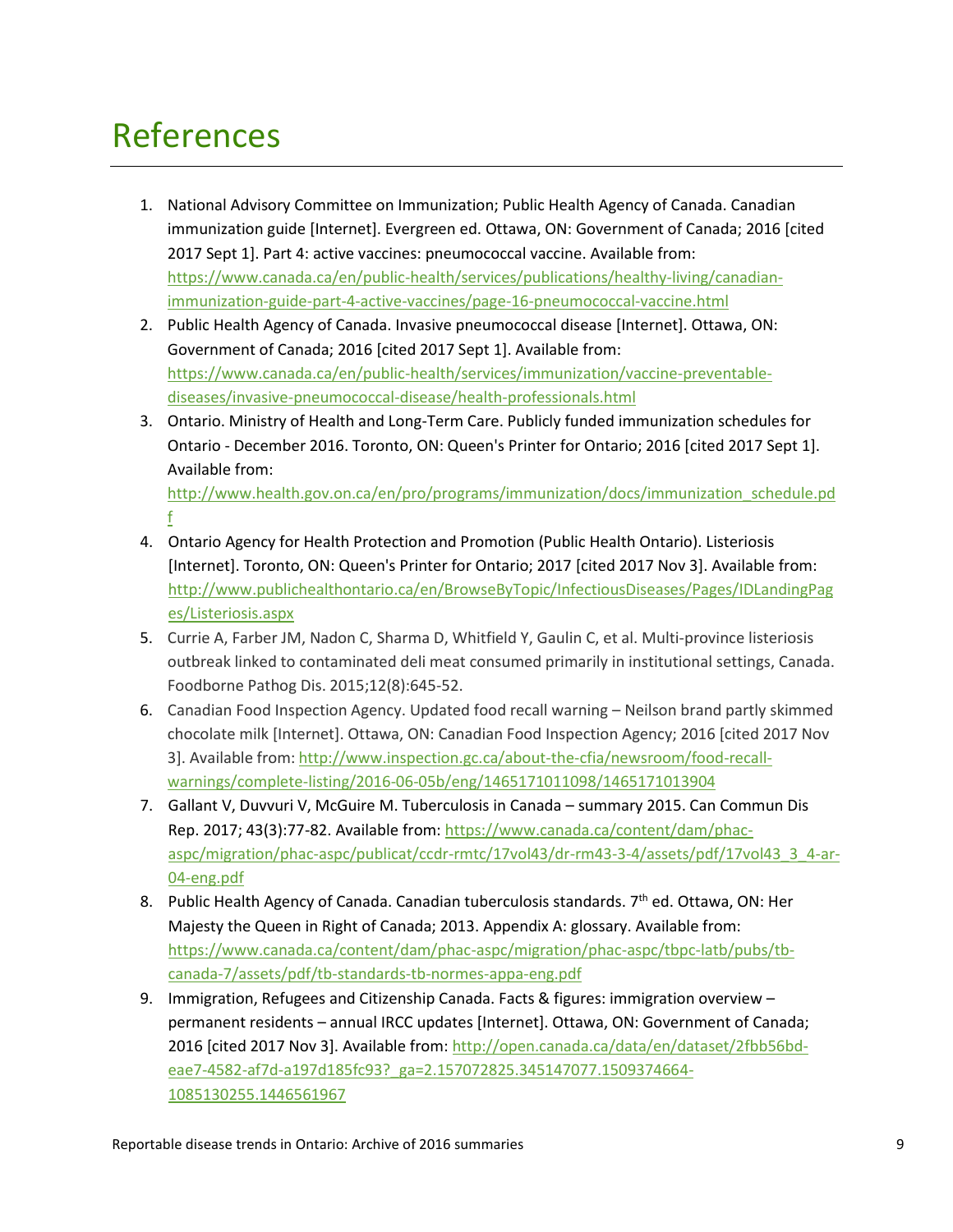10. World Health Organization. Global tuberculosis report 2016. Geneva, CH: World Health Organization; 2016. Available from: [http://apps.who.int/iris/bitstream/handle/10665/250441/9789241565394](http://apps.who.int/iris/bitstream/handle/10665/250441/9789241565394-eng.pdf;jsessionid=D29C27615064F54F5BF4FC13E98070CC?sequence=1) [eng.pdf;jsessionid=D29C27615064F54F5BF4FC13E98070CC?sequence=1](http://apps.who.int/iris/bitstream/handle/10665/250441/9789241565394-eng.pdf;jsessionid=D29C27615064F54F5BF4FC13E98070CC?sequence=1)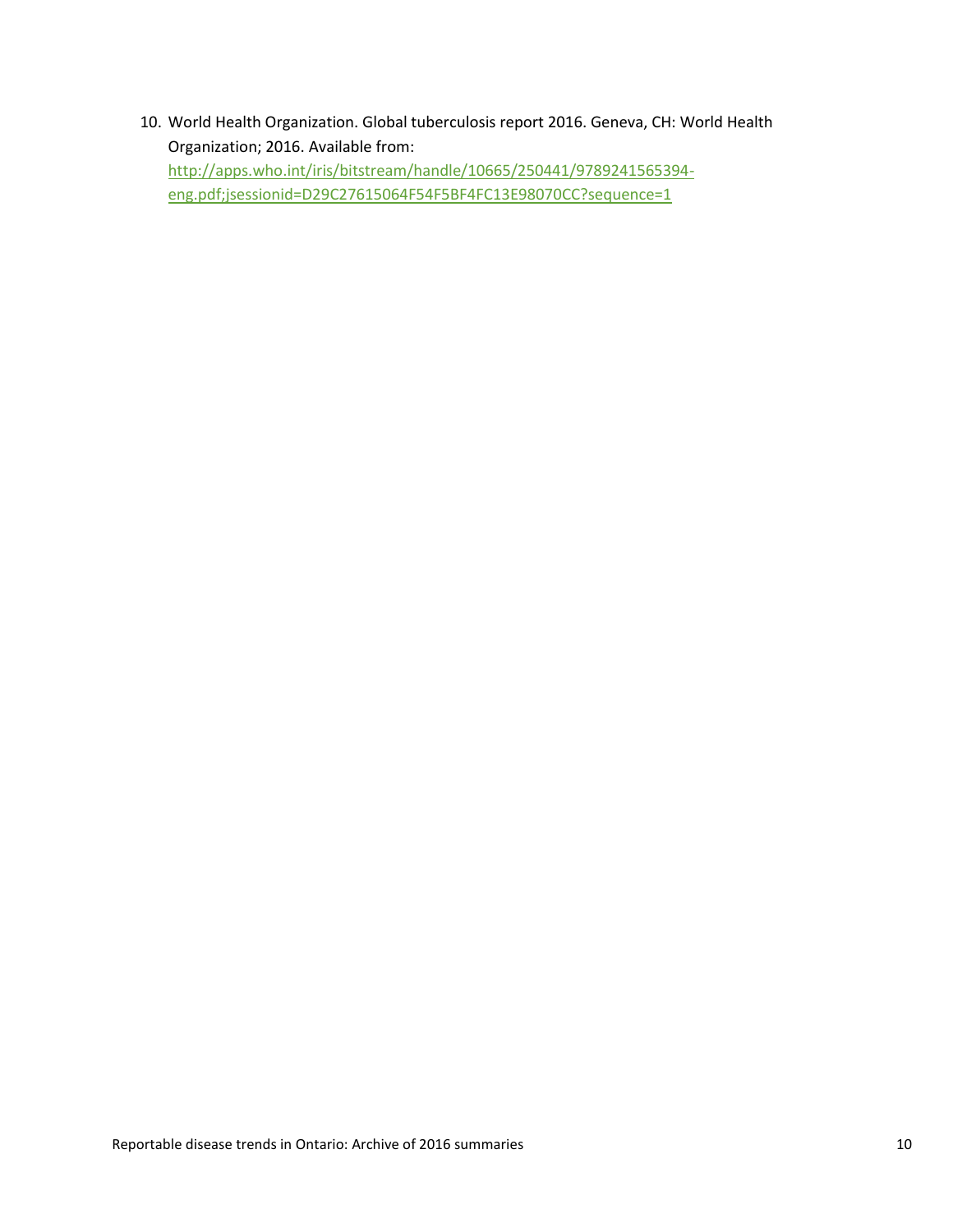# <span id="page-11-0"></span>Appendix 1: Data sources for 2016 summaries

# <span id="page-11-1"></span>*<sup>1</sup>*Reporting

In Ontario, over 70 diseases have been specified as reportable under [Regulation 559/91](http://www.ontario.ca/laws/regulation/910559) pursuant to the *[Health Protection and Promotion Act](http://www.ontario.ca/laws/statute/90h07)* (HPPA), R.S.O 1990. Health care providers, laboratories, and other individuals (including school principals and superintendents of institutions) with a duty to report reportable diseases must make such reports to the medical officer of health in the local PHU within which they operate. PHUs provide case management services in accordance with the HPPA, Ontario [Regulation 569,](http://www.ontario.ca/laws/regulation/900569) the [Ontario Public Health Standards,](http://www.health.gov.on.ca/en/pro/programs/publichealth/oph_standards/infdispro.aspx) and th[e Infectious Diseases Protocol](http://www.health.gov.on.ca/en/pro/programs/publichealth/oph_standards/infdispro.aspx) to persons in their jurisdiction with reportable diseases. Required case data are subsequently reported to the province through iPHIS.

# <span id="page-11-2"></span>integrated Public Health Information System (iPHIS)

The main source for reportable disease data for the 2016 summaries from the Reportable disease trends in Ontario interactive tool is the integrated Public Health Information System (iPHIS), the electronic reporting system for reportable diseases in Ontario. iPHIS replaced the Reportable Diseases Information System (RDIS) and was implemented in phases throughout 2005 starting on April 1, with full implementation by all 36 local public health units (PHUs) by the end of that year.

### <span id="page-11-3"></span>Data extraction

The iPHIS data used in the 2016 summaries for Gonorrhea, Hepatitis A, Invasive Pneumococcal Disease (IPD), Listeriosis and Tuberculosis were extracted on June 20, 2017.

Population data used for calculating incidence rates were extracted from IntelliHEALTH on September 2, 2016 for PHU-based statistics. IntelliHEALTH Ontario is a repository of health-related data that describes the population and delivery of health care services in Ontario. Population counts for Ontario are originally sourced from Statistics Canada and were obtained through IntelliHEALTH Ontario.